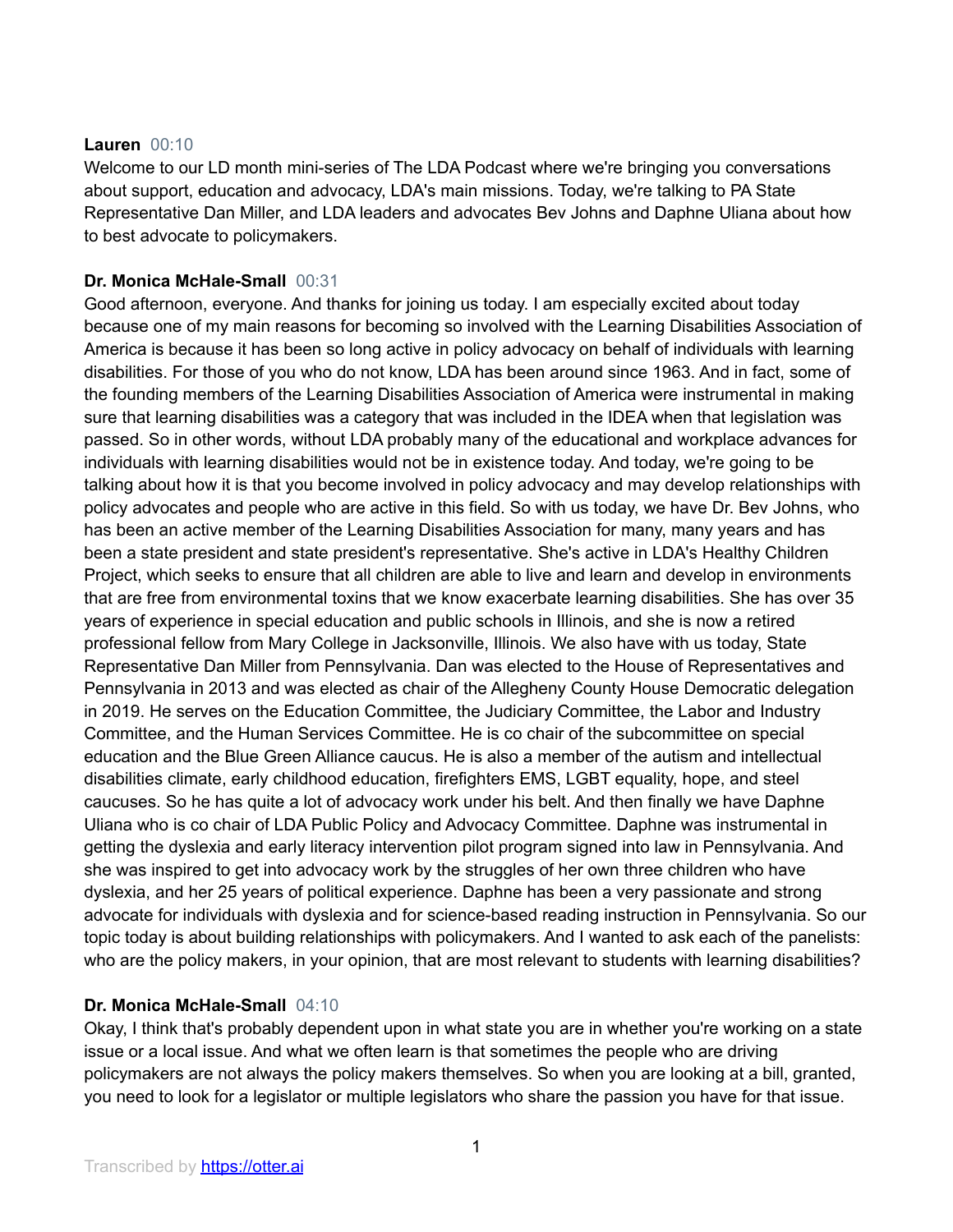For instance, we just completed last year now and are working on the regulations for a bill that provides interpreters for non-English speaking parents and IEP meetings. And we found a legislator who was as passionate about the topic as we were, and she was extremely helpful. So you start with legislators who have an interest in the topic that you're wanting to introduce in the legislature, you obviously then you have to deal with staff, and members of legislators as well. And you need to get to know them well. And then I always say to people, in the legislative process, you have to know your friends, and you have to know your enemies, because you have to know what the other side is saying about an issue. And if you don't know that, you're not going to be able to combat with counter information, so that people understand the scope of the issue. You also have to know the scope of the power of some of the lobbying groups that if you're working on a state issue, the scope of the power of some of the lobbying groups in your state. And the other thing I always say it's easier to kill a bill and get a bill through the whole process.

## **Dr. Monica McHale-Small** 06:18

Dan, how about you, who are the policymakers that you believe are most relevant to students with learning disabilities?

#### **Dan Miller** 06:25

Like Bev said, it does depend a bit on what your what your question is. So on the local side with it, superintendents are where I find is the most direct path to change. School directors not so much. It depends on how they function. Some school directors are a little more involved, others will adopt a hands off approach, and largely rely on the people they pay full time to make those decisions for them. So it depends on the nature of your school board and how they operate if you're looking for a legislative fix. First off, if it's for an individual problem that you're time sensitive to, most likely that is not going to help you. If you're bringing up an issue that systemically you want to see change that would better things to come, then that's most likely the way to go, the approach you take with a legislator. And the idea, the best thing for you to do is if you're going if you need to go this route, find a legislator with some interesting experience in some way. Find them on the right committee to advance the bill, go online, check out the State's website, whether if it's your legislator, great, but no matter what, look to see who's close to you, and go that way. And then hopefully find somebody who's on that committee that can help. The other thing too, I would suggest to you on the individual side is if you are looking for a larger systemic change, than most likely there are many others like you, that could be in your district. But most likely, it's your county and state, there are families who are going through the same thing. That's where some of your organizations like this one can help sort of galvanize. There's no point in you trying to reinvent the wheel, or for you going off and sort of like squawking as long as you can in a corner where other people are ready to sing with you. So I would also look to partner up as best you can, with organizations that are tightly connected to your particular focus or even general focus and to use some of their ability to magnify the concerns and to galvanize a larger regional or statewide approach to moving legislation in some way.

## **Dr. Monica McHale-Small** 08:31

I want to also thank you for mentioning superintendents and school directors because I think sometimes we only think of those folks for individual student advocacy. But they can also be very much involved in policy at the local level in Pennsylvania, or local control space. So while there may be some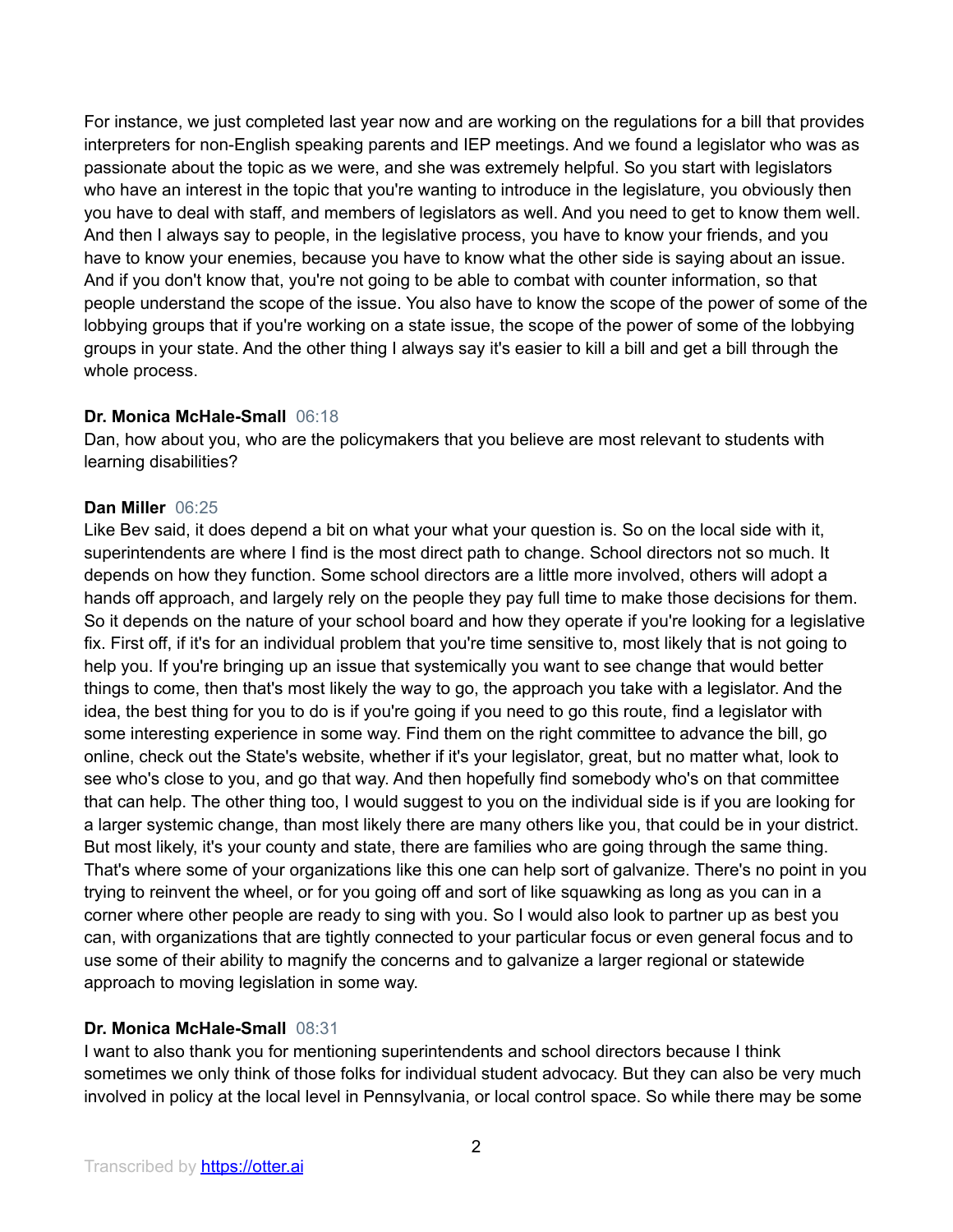guidance that comes down from our Department of Ed, there's an awful lot of wiggle room. And so that's a good way to kind of dip their toe in the policy advocacy world is by working very actively with your superintendent and your school directors. Thank you for that. And Daphne, how about you? What are your thoughts about who are the important policy makers?

## **Daphne Uliana** 09:10

So I can't add to too much because I think Bev and Representative Miller really said a lot there. But I think it's always important to start with your your own legislator and introduce yourself to them just so they know that you're there and what your issue is about and you never know where they might lead you and help you. I agree about finding out who's on the Education Committee. I think it's important to also find out again, it's not just, you know, policymaking. There's legislators but there's also, for example, in Pennsylvania, we have the State Board of Education and they have monthly meetings and they're open to the public and free in fact, the one going on and Pennsylvania is happening today right now. And that's always interesting to really learn about the process and what people are thinking and it gives you a picture of a higher level of what the department is thinking of what are their bigger pictures and so you can sort of see where your your issue fits in. I guess I have two just quick other thoughts about it, it's important to, again, know who's on your committees and then do your research before you go into to visit with someone, your legislator, or someone on the education committees understand where they're from, understand what you can about them, their bios. I hate to go into a meeting when you're really not familiar with who you're actually going to see and talk to. I think that's really important. And maybe we'll get to this later, Monica, and one of your other questions. But, you know, it's never an easy process. It's long sometimes, and you get frustrated, but you have to just keep moving forward, you always have to think about the cost and money because as much as we don't want to believe everything is about money, sometimes a lot of things are about money. And you have to understand that you can't ask for all these things and expect you're gonna get them if it's costing millions and millions of dollars. We can hope. But it forces us all to think seriously about what it is we're asking for. And what's really important.

# **Dr. Monica McHale-Small** 10:59

Here's one from Brett Moyer, and this is directed to Dan and says: You mentioned stories of people within the IDD community that keeps you going. What format do legislators prefer in receiving personal stories? Talking points, video, brief printed testimonials...We want to make it easy for legislators and create shareable content. So what would you recommend?

## **Dan Miller** 11:22

The key is personal, right? You got to remember that on the face of it, I've never met a legislator who won't agree with you, with what you tell them. Not on these issues. They will all agree with you, they will likely take pictures with you. Very nice. But will they vote with you? Two different questions, right? So your personal stories is what can transcend some of the other considerations that come into play. Keep in mind that the majority of people don't have dyslexia, or whatever the diagnosis may be, there is an educational necessity that you need to provide. And the more personal you can make it, which can be hard, but the more personal you can make it the more likely you are for that story to stay, so that they won't need notes. When they go to the floor, they will picture you, your child, whomever. So whatever you can do personally. I do like, by the way, I do think some of the videos are kind of coming around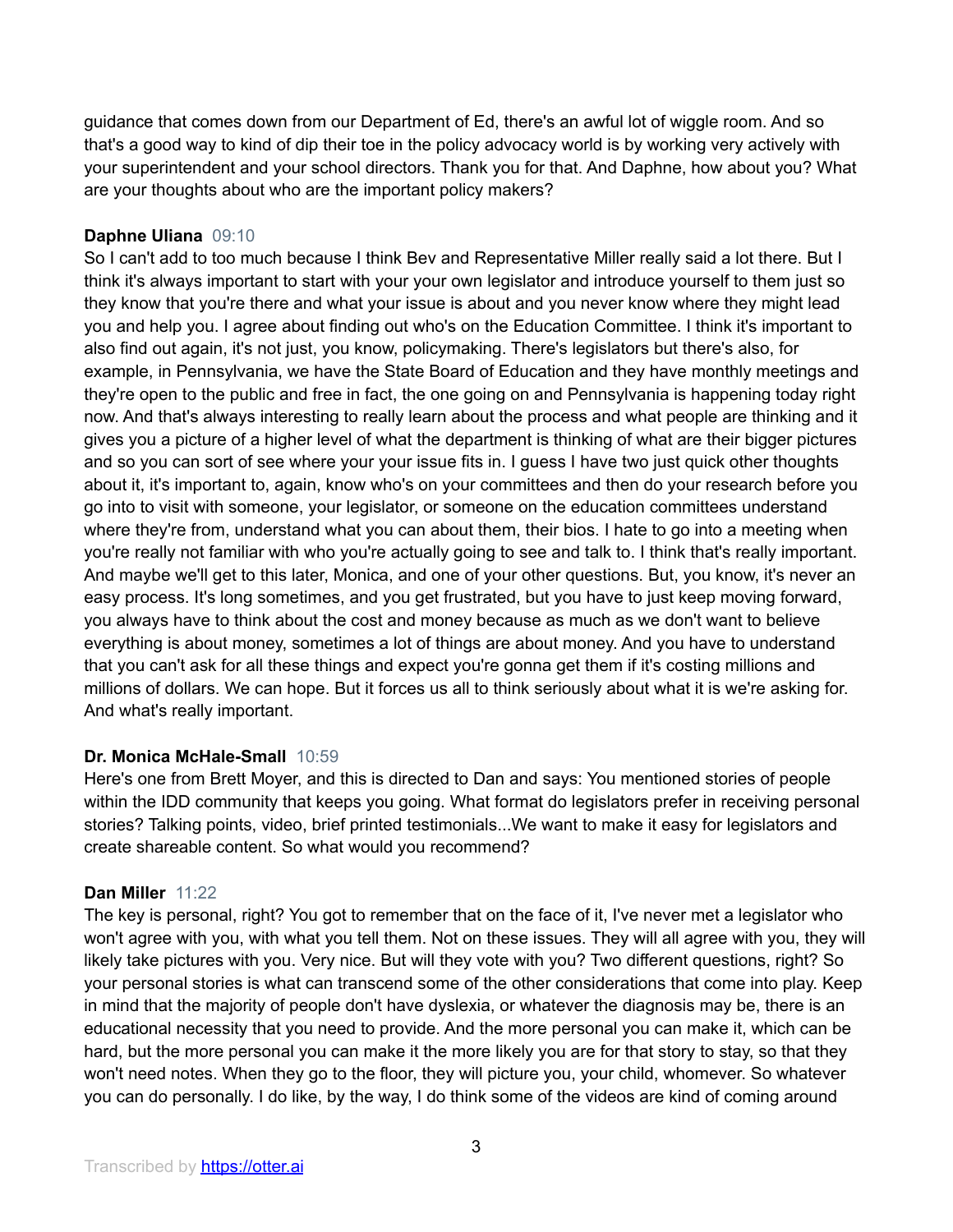more than they used to obviously, because of the COVID environment, I think they can be very good, I think they can be very compelling. The face to face, of course is always the best, that can be difficult, but the face to face is always the best. Otherwise seeing is always better than reading. Look to many of my colleagues defense in this regard, we get a lot to read. And it is sometimes difficult to process everything, especially when they may be unfamiliar with terms. So in my opinion, how you can use your face is the best way to relay your message, whether that be in person, or whether that be in video. And every one of these reps, myself included, we do pay attention to the little Twitter-verses of things, Facebook Messenger, you know, things that we get. So I do think social media does make that easier for you to do.

## **Dr. Monica McHale-Small** 13:11

Great answer, thank you. Daphne or Bev, either one of you want to build on that or comment?

## **Daphne Uliana** 13:17

I do think face to face is always good. And just remembering too that representative Miller probably sees so many people in a day and has so many phone calls. And so when you do go visit, be short, concise in your story. But you know tell the story and have it be meaningful,but just remember, they have see a lot of people and you got to get your point across quickly with emotion but quick and try to get in and out and get their support.

## **Dr. Monica McHale-Small** 13:46

All right, Daphne, I'm going to direct this one to you first, because I know for a fact that this was something that you grappled with. So Lyn McMurry has asked: Who helps us parent advocates write the proposed bill?

## **Daphne Uliana** 14:00

My experience has been, we worked closely with Representative Nielsen and Philadelphia. And we would sit down and talk to him. He had initially introduced some legislation and so it was a little bit easier for us to take that piece and sort of rewrite it...we we didn't rewrite it, we suggested changes. And then he took those changes and took them to the what they call the Legislative Bureau, and they actually write it into the legal speak. But the other thing is to again, find a legislator that or a senator that is friendly to your cause. And sometimes it's just ideas and to sit down with a legislator and say these are what we're thinking about. These are the ideas and they can manage to get it written into the legal language.

## **Dr. Monica McHale-Small** 14:49

Okay, Dan, Representative Miller, do you want to add anything to that?

## **Dan Miller** 14:53

No, look, it's you know, I think Daphne talked about the, it's sort of like a back and forth discussion. I think I'm like maybe number five in the House with bills this term, right? I tend to do pretty good amount of bills. Overwhelmingly, I write them. So doesn't mean we don't work off some ideas that people come up with. But overwhelmingly, I personally need to know every line of my bill. So I don't like surprises. And I don't like writing something that's wrong. So Daphne mentioned the LRB, the Research Bureau,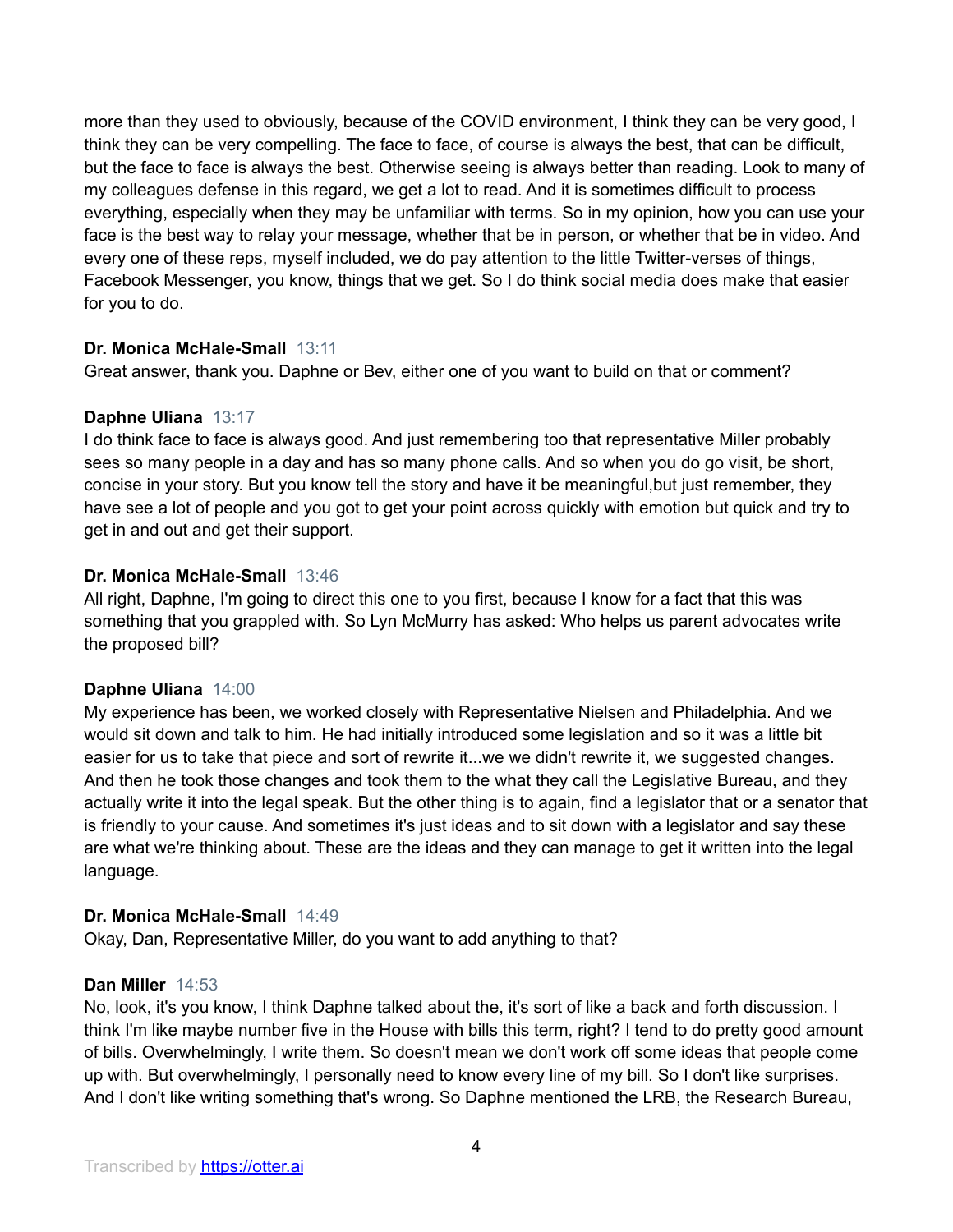they sometimes miss your intent on a couple of things. So as good as they are, and there are some great attorneys there who are helping, they don't know every aspect of every issue that that comes to them. So there's no doubt that once a legislator agrees with you, or you agree enough with that legislator to support their bill, you do have to check it before it goes. You don't want to do a lot of cleanup work on the committee level, or things that will like, make it look like more of a headache to a to a chair, who's just like, 'is your is your bill ready for primetime? Or is it not? And how many fixes do I have to make to get that bill through?' So you want to streamline it, and be where you want it to be before you formally file.

## **Dr. Monica McHale-Small** 16:22

Okay, Bev, I see you nodding knowingly. So I think maybe you want to chime in here,

## **Bev Johns** 16:27

Literally, because you have to have specificity in the bill. And it's really gonna capture what you wanted to say. And you do either work with your legislator, or your legislator may assign a staff member to work with it, and you get the ideas worked out. And then in our state of Illinois, it goes to the to the Legislative Reference Bureau, and then you look at the bill again, and you make sure that it really has the intent of your language. And then even once you pass the bill, and the governor signs your bill do not think it is over. Because for instance, when we were doing our legislation for interpreters for non-English speaking parents, we had to work with the Illinois State Board of Education, and they had proposed regulations, we had to comment on those proposed regulations. So it isn't always over. When you get the bill passed and signed by the governor, there are a lot of steps in between, and you have to persevere. And while we're on the topic of pieces of legislation, my best piece of advice also is you read the entire bill, you do not rely on people telling you what a bill says, you read it yourself. And every line in that bill is important. And we'll never forget this has been many years ago, I was assigned the task of reading a piece of legislation that most people thought was just innocuous, it didn't mean anything, until you got to the last sentence in that bill. And it said repeal Article 14 of the Illinois School Code. Now I knew Illinois, the Article 14 of the Illinois School code was special education. So one sentence would have wiped out special education. You have to read the whole bill, you don't rely on what other people tell you, you want to make sure that there is clear intent on what you want. And then another point is you have to know your bottom line, you have to know what you are going to sign off on and what you are not willing to sign off on. So you got to know that and somebody may say 'Oh, well, I think if we just put this in there.' Wait a minute, let's read it. And let's make sure that is a good thing to do. Because it might not in fact be a good thing to do.

## **Dan Miller** 19:17

Well, and if I could real quick and by the way, you said reference it was referenced not that Research Bureau, thank you Bev. But know your legislature at some point, too. Okay, is one year suggesting something that is really something that can work right now? Or are you putting down a benchmark, something that would be part of a long-term campaign, that you recognize that the current makeup is not going to do? But you want to get this out there for a variety of purposes. Some of the bills I write I know that the majority in Pennsylvania are not going to pass right now. It doesn't mean that it's not the right bill, doesn't mean that the issue is wrong. And it just means that we're going to have to write it, and we're gonna have to talk about, we're gonna have to argue about it until we get to a position where we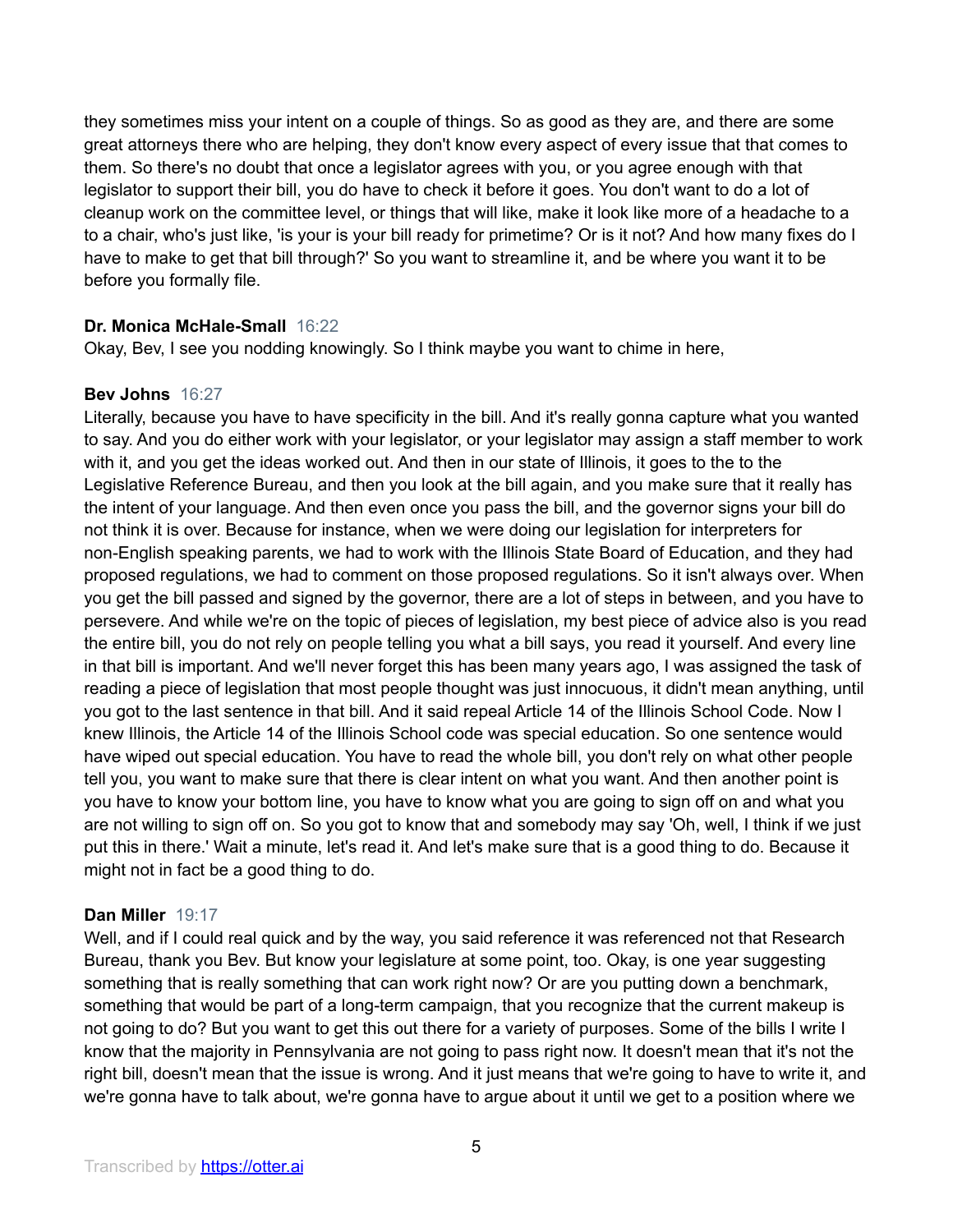can start changing some minds and addressing some priorities. So I would recognize that there are sort of two different approaches to what you decide to do. And there comes a point where your compromise efforts may bring you back too little. And you have to also be cognizant of that. It's kind of like the, the old man and the sea, you caught that fish, and you're going to do everything you can to bring that back to shore, but how much of that fish is left when you get there? And then you have to decide, are you satisfied with what you're doing when you get to that point?

# **Dr. Monica McHale-Small** 20:36

Good advice. Thank you. Okay, so let me say we do have a question that I want to get to. So this is from Judy McKinley, and she has a concern that students with specific learning disabilities frequently get left out of the conversation when we're talking about dyslexia. In California, students identified with dyslexia are generally privately assessed versus an assessment by a school district, which would not identify dyslexia. So that's not so much a question more of a comment. But I do think that it's one that we should address. And, you know, I'll just start by just reminding everyone that, you OCERS, the Feds did put out a letter in October of 2015 that, noted that dyslexia is a learning disability, and that when appropriate, we should name those learning disabilities when we are evaluating children in public schools or developing an IEP, so not just dyslexia, but this dyscalcula, dysgraphia. Daphne, would you like to jump in there?

# **Bev Johns** 21:43

I would say that this is a problem, certainly, that we are facing in the state of Illinois as well, and that some school districts unfortunately, do not believe it's their responsibility to do evaluations when the student may have dyslexia. However, that is, in fact, the school district's job to do that. We are just seeing and I think this is happening, a lot of places across the country where there is reluctance to do evaluations. And that's very unfortunate, because we are waiting too late for some children to be evaluated. We continue to have to get the word out about this issue. And we're just seeing too many parents have to have independent evaluations, when the school district should be doing the evaluation.

## **Daphne Uliana** 22:41

Well, and people get caught up in the word. So right, the parents will say, I think my child has dyslexia and the school district says, well, we don't test for dyslexia.

# **Dr. Monica McHale-Small** 22:49

Right.

# **Daphne Uliana** 22:50

They do. I think some of it is trying to educate parents, and then maybe, you know, in school districts too about interchangeable, you know what that word means how it fits into the SLD category, things like that. I'm not really even sure how to correct it other than just to keep talking about it, and to keep telling people, and when I have a parent call me and like they do, they just don't call it dyslexia. And then the parent gets so angry, right? And now you've already started off this horrible relationship badly when you feel like the school districts lied to you. Now granted, there are some people in that school district world who still don't understand, but I, you know, they can do a lot. They just don't always use the word dyslexia.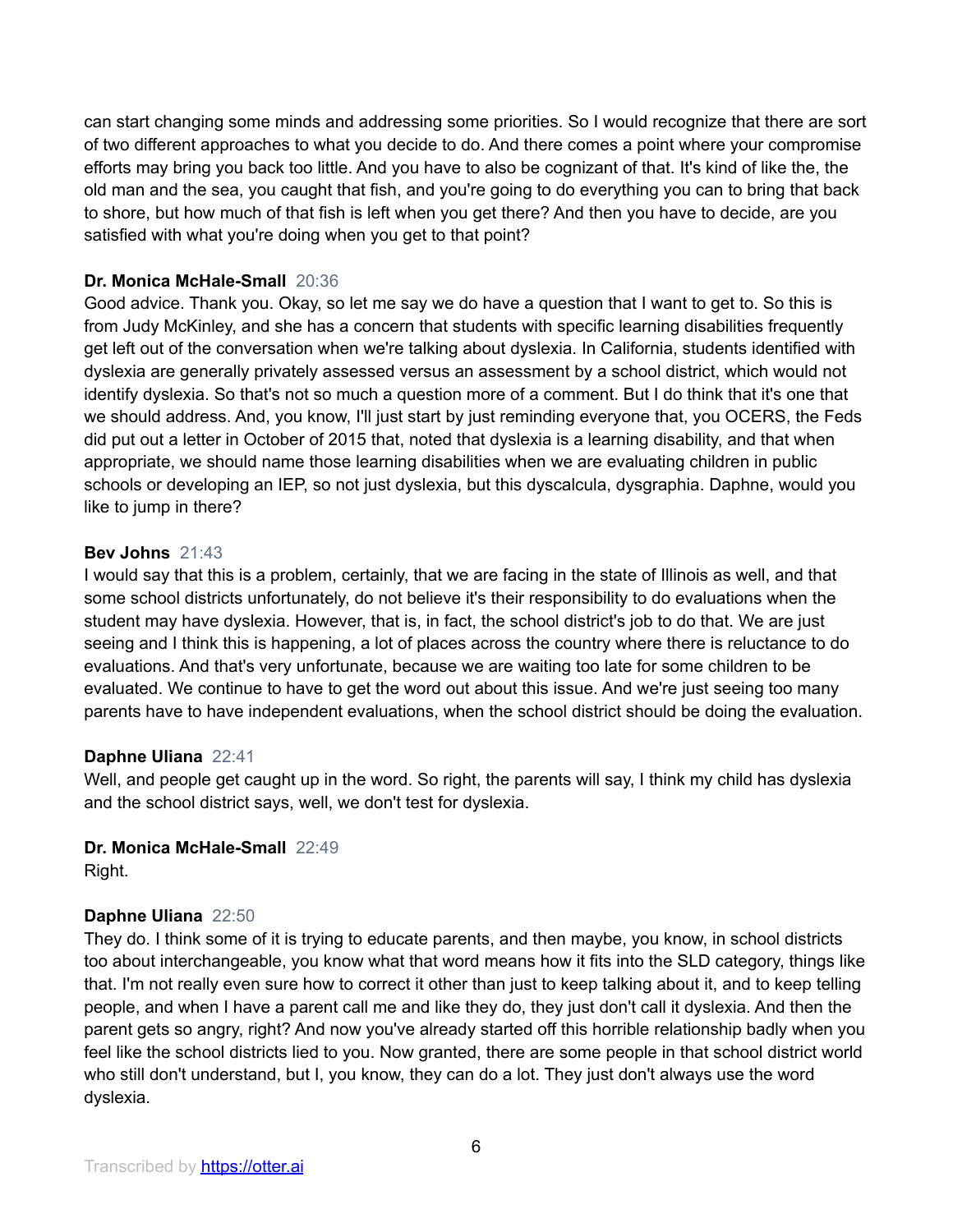## **Dan Miller** 23:32

My advice always is, I don't give a damn what theschool district says. I couldn't, all due respect, I don't care what word you use, what word you don't use. If my, if you have a child with dyslexia with it, we need to find a way to ram those services down the throat of that school district. That's just straight up. And I love it and appreciate the schools in so many ways with it. But I don't have the time for that kid to mess around with whether or not you want to call it one thing or another. There's only so far I can go with education, with educating you, the school district, about the job. If your school board member can't tell you what an IEP stands for when they're running for office, don't vote for them. Right? If your school board member cannot tell you what the differences between an IEP and a 504 plan, don't vote for them. So if you can't understand if you can't bring that to the table, when you come to ask for my vote, you are running for the wrong office. And I don't have a time to have to educate you on what dyslexia is or what an IEP is.

## **Dr. Monica McHale-Small** 24:35

Yeah, and I don't want to take away valuable time but Daphne is right. I could go on and on about this, but dyslexia is a learning disability. Right? We know much more about learning disabilities since IDEA was first asked and when we have names for learning disabilities, we should be using them. But we are almost out of time. This has gone amazingly fast. And there is one other question I want to get to here from Tracy Gregoire that: at what point do you recommend getting press involved to share a story, to use that as a tactic to get pressure or policy to be passed?

## **Bev Johns** 25:12

Well, that's a topic that is near and dear to my heart. Because with the Healthy Children Project, we have had to go to the press on a number of occasions. Do you have to go to the press?Sometimes we've gone to the press with Healthy Children. And frankly, when all else fails, go to the press. That's the bottom line, because most people do not like bad publicity. And bad publicity gets out and everybody is more aware of the extent of the problem.

## **Dr. Monica McHale-Small** 25:46

Representative Miller, do you want to jump in on that?

## **Dan Miller** 25:49

I think that that is right. In that regard, I can't tell you of a personal scenario where I've seen it be incredibly successful locally. But again, I guess my point about all of this, really, is that advancements and special education in particular have only come because parents have demanded it. That's only been the case. A lot of moms, there's some good dads been working hard too. But it's very hard to separate the advancements over the last 20 plus years roughly, in special education without the stories of parents and in particular, a lot of moms who go forward and do anything possible to get what their child is entitled to and their child deserves. The only thing I would say on that is in COVID, unfortunately, we're going to need to do more. And during this type of time, again, whatever your problems were before, they are likely worse and more challenging now. And so that's going to require us that while we look for a lot of patience and school districts, and I know there's a lot of hard work being done by some great teachers and so forth, the reality of it is that we cannot have that those